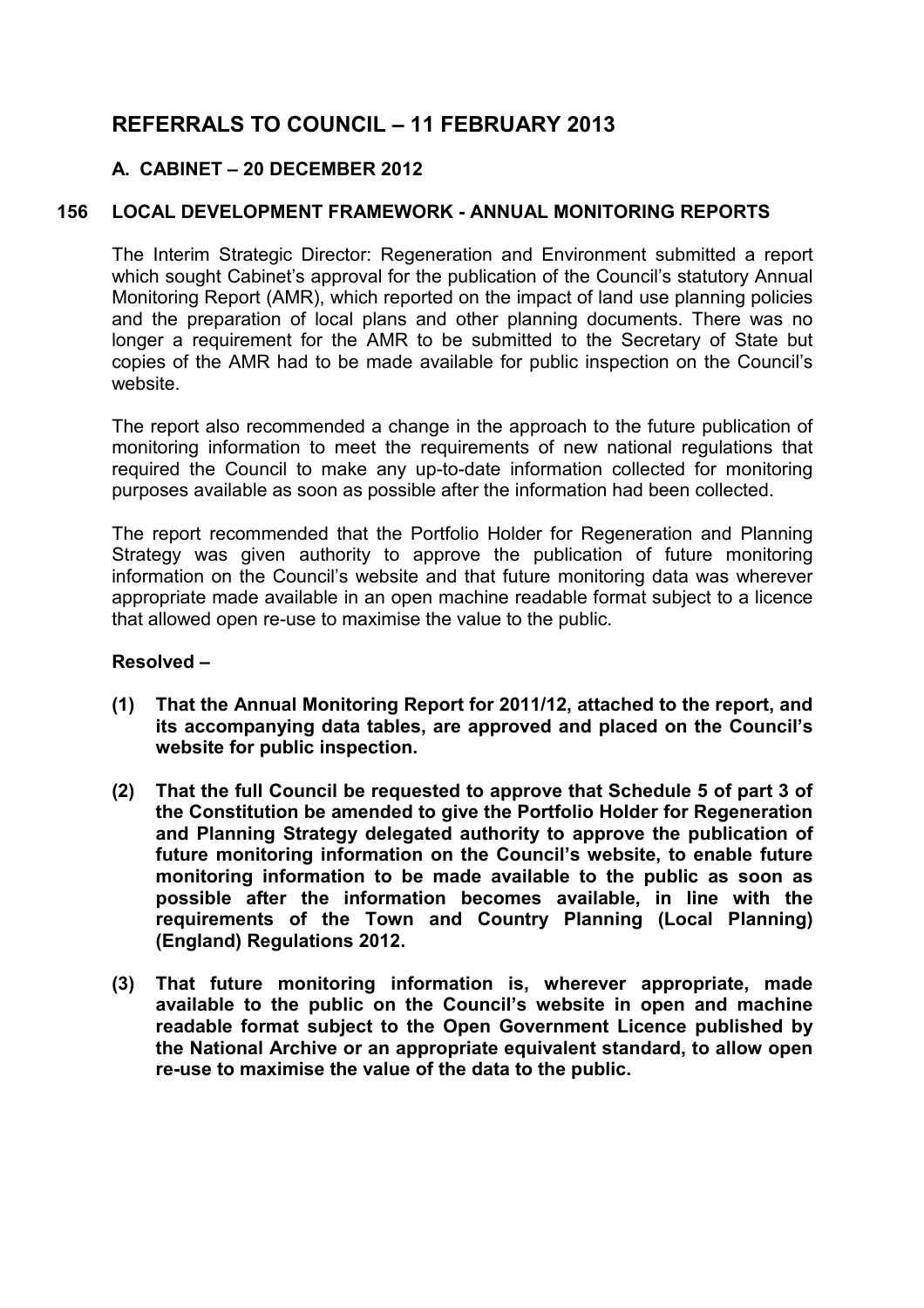# **B. CABINET – 24 JANUARY 2013**

### **170 NEIGHBOURHOOD WORKING**

The Chief Executive reported upon the development of a neighbourhood working approach across constituencies in Wirral, in order for services and community engagement to be more effectively and efficiently configured, targeted and delivered.

The Chair commented that the proposed neighbourhood working approach would help to develop a closer relationship between the Council and residents, promote improved partnership working across the public sector and ensure future service delivery reflected an improved understanding of resident views through consultation and participation. The proposal also potentially offered a more cost-effective approach to the future delivery of services by joining front line delivery and tackling issues at their source. It was about changing ways of working for all public, private, social sector providers to deliver improvements for neighbourhoods. He commented that it would not be possible to adopt a new model of working utilising the existing 11 Area Forum boundaries because of the costs of administration and the Area Forum footprints being too small for services to be more effectively co-ordinated.

It was proposed that the neighbourhood working structure would be based upon Wirral's four Parliamentary Constituency boundaries, with staff and services being located within Constituencies and a Constituency Committee established for each area. Each Constituency would have a Public Service Board that would bring together bodies including the Council, Police, Fire and Health, to co-ordinate the strategic delivery of a Constituency Plan that would outline priorities for each area.

The Chair indicated that he had received support for the proposals from the Council's partners and that feedback from a recent visioning event had been very positive. The Cabinet Member for Improvement and Governance commented that the proposal had the potential to be a very effective way of engaging with local communities. She hoped that all members would engage with the process and commented that more detailed work would be undertaken by the Democracy Working Party.

#### **Resolved –**

- **(1) That the proposals to establish a new neighbourhood working approach across constituencies in Wirral, be endorsed and the report be referred to the Council for consideration and agreement.**
- **(2) That a special meeting of the Democracy Working Group be held, on 31 January 2013, to discuss the report and make comment prior to the referral of the recommendation to Council on Monday 11 February 2013.**

# **171 BUDGET COUNCIL PROCEDURE**

The Acting Director of Law, HR and Asset Management presented a proposed procedure for the Budget meeting of the Council, scheduled to take place on 5